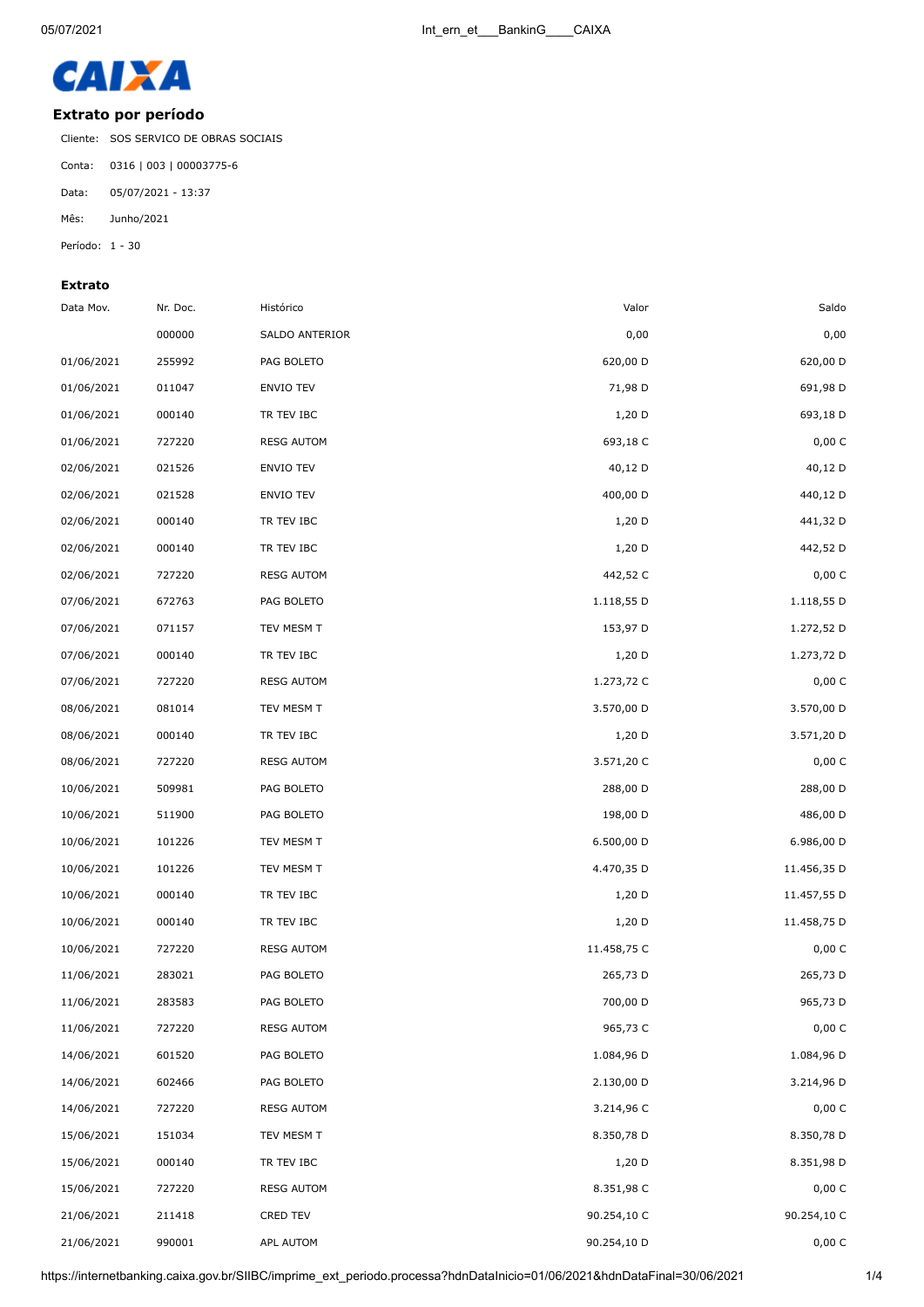| 05/07/2021 |        |                   | CAIXA<br>Int_ern_et___BankinG_ |            |
|------------|--------|-------------------|--------------------------------|------------|
| 22/06/2021 | 086985 | PAG BOLETO        | 802,50 D                       | 802,50 D   |
| 22/06/2021 | 179477 | PAG FONE          | 120,44 D                       | 922,94 D   |
| 22/06/2021 | 004807 | TEV MESM T        | 822,16 D                       | 1.745,10 D |
| 22/06/2021 | 004808 | TEV MESM T        | 128,04 D                       | 1.873,14 D |
| 22/06/2021 | 004809 | TEV MESM T        | 3.570,00 D                     | 5.443,14 D |
| 22/06/2021 | 004810 | TEV MESM T        | 886,80 D                       | 6.329,94 D |
| 22/06/2021 | 004811 | TEV MESM T        | 1.074,13 D                     | 7.404,07 D |
| 22/06/2021 | 004812 | TEV MESM T        | 2.165,81 D                     | 9.569,88 D |
| 22/06/2021 | 000140 | TR TEV IBC        | $1,20$ D                       | 9.571,08 D |
| 22/06/2021 | 000140 | TR TEV IBC        | $1,20$ D                       | 9.572,28 D |
| 22/06/2021 | 000140 | TR TEV IBC        | $1,20$ D                       | 9.573,48 D |
| 22/06/2021 | 000140 | TR TEV IBC        | $1,20$ D                       | 9.574,68 D |
| 22/06/2021 | 000140 | TR TEV IBC        | $1,20$ D                       | 9.575,88 D |
| 22/06/2021 | 000140 | TR TEV IBC        | $1,20$ D                       | 9.577,08 D |
| 22/06/2021 | 727220 | <b>RESG AUTOM</b> | 9.577,08 C                     | 0,00 C     |
| 23/06/2021 | 231005 | CRED PIX          | 300,09 C                       | 300,09 C   |
| 23/06/2021 | 005305 | TEV MESM T        | 25,96 D                        | 274,13 C   |
| 23/06/2021 | 005306 | TEV MESM T        | 223,59 D                       | 50,54 C    |
| 23/06/2021 | 005307 | TEV MESM T        | 30,00 D                        | 20,54 C    |
| 23/06/2021 | 005308 | TEV MESM T        | 706,05 D                       | 685,51 D   |
| 23/06/2021 | 005309 | TEV MESM T        | 139,29 D                       | 824,80 D   |
| 23/06/2021 | 005310 | TEV MESM T        | 220,00 D                       | 1.044,80 D |
| 23/06/2021 | 005311 | TEV MESM T        | 70,80 D                        | 1.115,60 D |
| 23/06/2021 | 005312 | TEV MESM T        | 276,92 D                       | 1.392,52 D |
| 23/06/2021 | 005314 | TEV MESM T        | 49,01 D                        | 1.441,53 D |
| 23/06/2021 | 230740 | ENVIO TEV         | 300,09 D                       | 1.741,62 D |
| 23/06/2021 | 230811 | ENVIO TEV         | 215,80 D                       | 1.957,42 D |
| 23/06/2021 | 231459 | TEV MESM T        | 886,80 D                       | 2.844,22 D |
| 23/06/2021 | 231500 | TEV MESM T        | 649,93 D                       | 3.494,15 D |
| 23/06/2021 | 000140 | TR TEV IBC        | $1,20$ D                       | 3.495,35 D |
| 23/06/2021 | 000140 | TR TEV IBC        | $1,20$ D                       | 3.496,55 D |
| 23/06/2021 | 000140 | TR TEV IBC        | $1,20$ D                       | 3.497,75 D |
| 23/06/2021 | 000140 | TR TEV IBC        | $1,20$ D                       | 3.498,95 D |
| 23/06/2021 | 000140 | TR TEV IBC        | $1,20$ D                       | 3.500,15 D |
| 23/06/2021 | 000140 | TR TEV IBC        | $1,20$ D                       | 3.501,35 D |
| 23/06/2021 | 000140 | TR TEV IBC        | $1,20$ D                       | 3.502,55 D |
| 23/06/2021 | 000140 | TR TEV IBC        | $1,20$ D                       | 3.503,75 D |
| 23/06/2021 | 000140 | TR TEV IBC        | $1,20$ D                       | 3.504,95 D |
| 23/06/2021 | 000140 | TR TEV IBC        | $1,20$ D                       | 3.506,15 D |
| 23/06/2021 | 000140 | TR TEV IBC        | $1,20$ D                       | 3.507,35 D |
| 23/06/2021 | 000140 | TR TEV IBC        | $1,20$ D                       | 3.508,55 D |
| 23/06/2021 | 000140 | TR TEV IBC        | $1,20$ D                       | 3.509,75 D |
| 23/06/2021 | 727220 | <b>RESG AUTOM</b> | 3.509,75 C                     | $0,00\ C$  |
| 25/06/2021 | 186382 | PAG BOLETO        | 930,00 D                       | 930,00 D   |
| 25/06/2021 | 187187 | PAG BOLETO        | 252,83 D                       | 1.182,83 D |
| 25/06/2021 | 000000 | MANUT CTA         | 49,00 D                        | 1.231,83 D |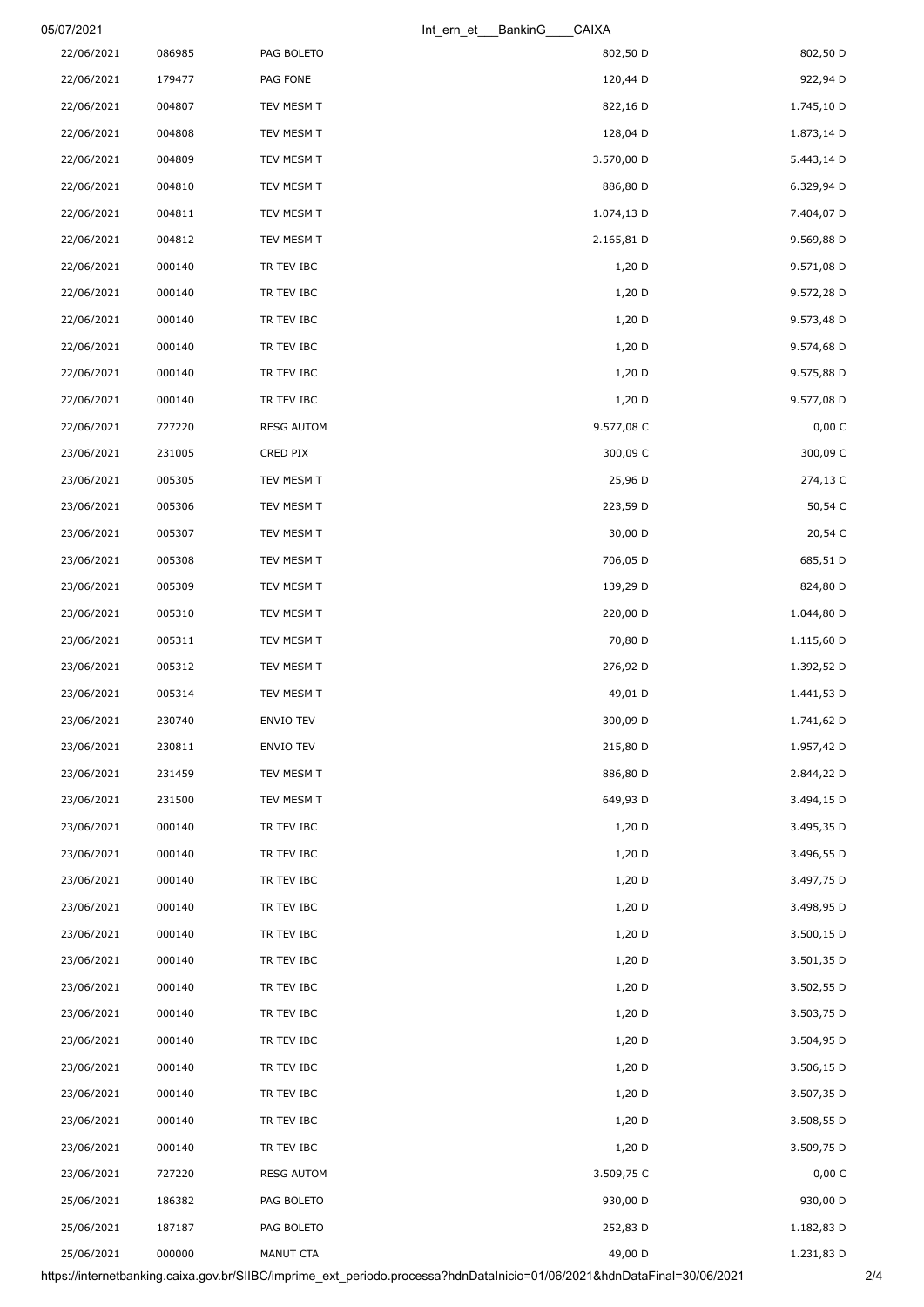## 05/07/2021 Int\_ern\_et\_\_\_BankinG\_\_\_\_CAIXA

| 25/06/2021 | 727220 | <b>RESG AUTOM</b> | 1.231,83 C | 0,00 C      |
|------------|--------|-------------------|------------|-------------|
| 28/06/2021 | 266246 | PAG BOLETO        | 936,54 D   | 936,54 D    |
| 28/06/2021 | 727220 | <b>RESG AUTOM</b> | 936,54 C   | 0,00 C      |
| 29/06/2021 | 002289 | TEV MESM T        | 1.507,20 D | 1.507,20 D  |
| 29/06/2021 | 002290 | TEV MESM T        | 1.118,20 D | 2.625,40 D  |
| 29/06/2021 | 002291 | TEV MESM T        | 2.236,97 D | 4.862,37 D  |
| 29/06/2021 | 002292 | TEV MESM T        | 952,09 D   | 5.814,46 D  |
| 29/06/2021 | 002293 | TEV MESM T        | 1.729,57 D | 7.544,03 D  |
| 29/06/2021 | 002294 | TEV MESM T        | 1.598,83 D | 9.142,86 D  |
| 29/06/2021 | 002295 | TEV MESM T        | 2.773,58 D | 11.916,44 D |
| 29/06/2021 | 002296 | TEV MESM T        | 1.332,18 D | 13.248,62 D |
| 29/06/2021 | 002297 | TEV MESM T        | 1.019,91 D | 14.268,53 D |
| 29/06/2021 | 002298 | TEV MESM T        | 1.842,38 D | 16.110,91 D |
| 29/06/2021 | 002299 | TEV MESM T        | 1.379,00 D | 17.489,91 D |
| 29/06/2021 | 002300 | TEV MESM T        | 962,87 D   | 18.452,78 D |
| 29/06/2021 | 002301 | TEV MESM T        | 1.895,66 D | 20.348,44 D |
| 29/06/2021 | 002302 | TEV MESM T        | 1.852,03 D | 22.200,47 D |
| 29/06/2021 | 002303 | TEV MESM T        | 2.080,67 D | 24.281,14 D |
| 29/06/2021 | 002304 | TEV MESM T        | 2.176,47 D | 26.457,61 D |
| 29/06/2021 | 002305 | TEV MESM T        | 2.567,95 D | 29.025,56 D |
| 29/06/2021 | 002306 | TEV MESM T        | 990,57 D   | 30.016,13 D |
| 29/06/2021 | 002307 | TEV MESM T        | 1.595,02 D | 31.611,15 D |
| 29/06/2021 | 002308 | TEV MESM T        | 1.252,59 D | 32.863,74 D |
| 29/06/2021 | 002309 | TEV MESM T        | 1.183,79 D | 34.047,53 D |
| 29/06/2021 | 000140 | TR TEV IBC        | 1,20 D     | 34.048,73 D |
| 29/06/2021 | 000140 | TR TEV IBC        | 1,20 D     | 34.049,93 D |
| 29/06/2021 | 000140 | TR TEV IBC        | 1,20 D     | 34.051,13 D |
| 29/06/2021 | 000140 | TR TEV IBC        | 1,20 D     | 34.052,33 D |
| 29/06/2021 | 000140 | TR TEV IBC        | $1,20$ D   | 34.053,53 D |
| 29/06/2021 | 000140 | TR TEV IBC        | $1,20$ D   | 34.054,73 D |
| 29/06/2021 | 000140 | TR TEV IBC        | $1,20$ D   | 34.055,93 D |
| 29/06/2021 | 000140 | TR TEV IBC        | 1,20 D     | 34.057,13 D |
| 29/06/2021 | 000140 | TR TEV IBC        | $1,20$ D   | 34.058,33 D |
| 29/06/2021 | 000140 | TR TEV IBC        | $1,20$ D   | 34.059,53 D |
| 29/06/2021 | 000140 | TR TEV IBC        | 1,20 D     | 34.060,73 D |
| 29/06/2021 | 000140 | TR TEV IBC        | $1,20$ D   | 34.061,93 D |
| 29/06/2021 | 000140 | TR TEV IBC        | $1,20$ D   | 34.063,13 D |
| 29/06/2021 | 000140 | TR TEV IBC        | $1,20$ D   | 34.064,33 D |
| 29/06/2021 | 000140 | TR TEV IBC        | $1,20$ D   | 34.065,53 D |
| 29/06/2021 | 000140 | TR TEV IBC        | $1,20$ D   | 34.066,73 D |
| 29/06/2021 | 000140 | TR TEV IBC        | $1,20$ D   | 34.067,93 D |
| 29/06/2021 | 000140 | TR TEV IBC        | $1,20$ D   | 34.069,13 D |
| 29/06/2021 | 000140 | TR TEV IBC        | $1,20$ D   | 34.070,33 D |
| 29/06/2021 | 000140 | TR TEV IBC        | 1,20 D     | 34.071,53 D |
| 29/06/2021 | 000140 | TR TEV IBC        | $1,20$ D   | 34.072,73 D |